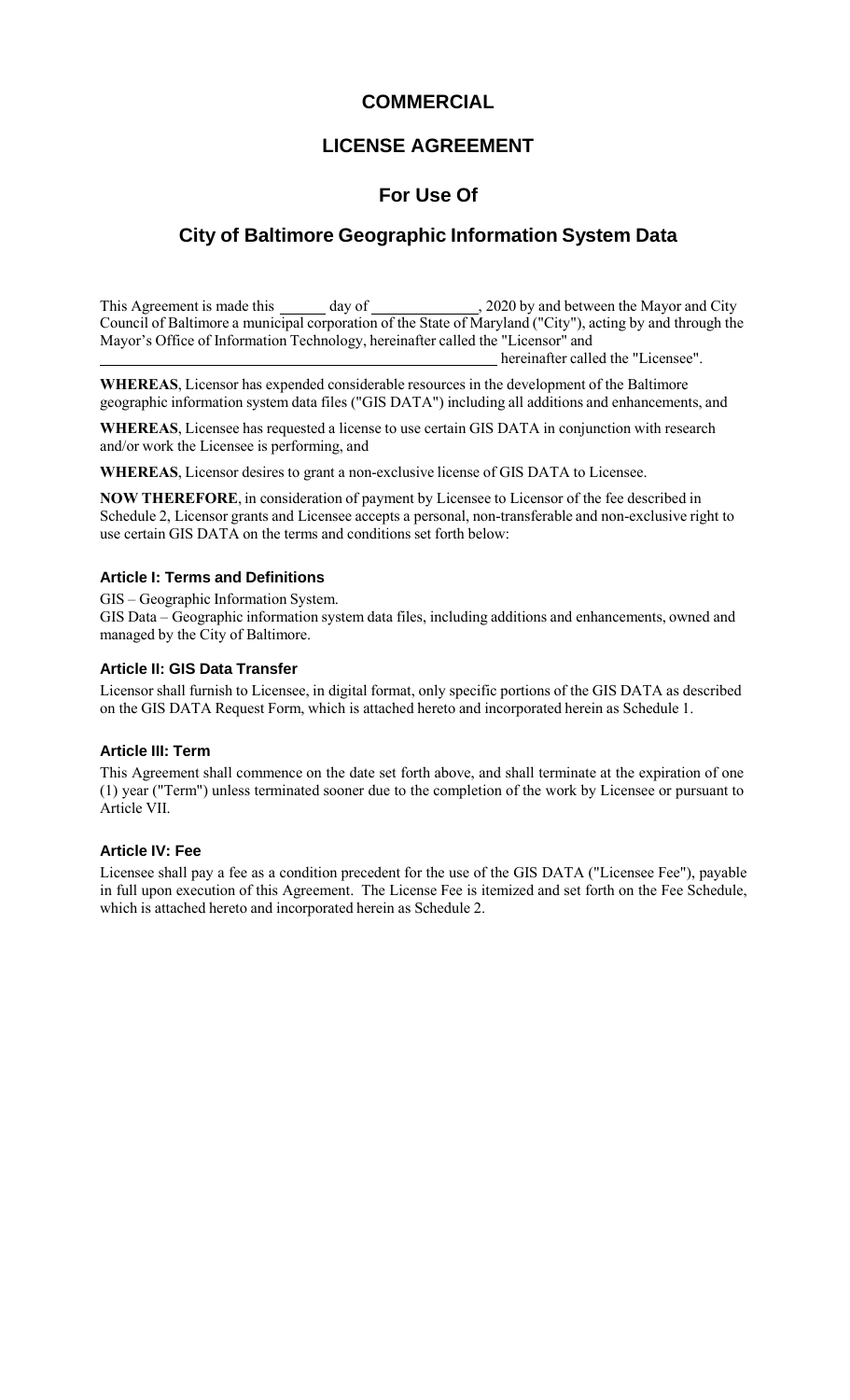## **Article V: Use of GIS DATA**

#### 1. Permitted Use

Licensee understands and agrees that GIS DATA is solely owned and managed by Licensor, and is licensed hereby for internal use of Licensee, to be used solely for the purposes set forth in Schedule 1.

Licensee may copy GIS DATA to be used on computers or other devices within its organization as long as this Agreement is in effect. Upon termination of this Agreement, for any reason, Licensee shall remove all copies of GIS DATA, or its component parts and enhancements, from its computers or other devices, and shall return such to Licensor.

All geographic information defined, described, digitized or otherwise created in conjunction with this geographic base map, becomes a shared dataset with the City of Baltimore and should be delivered to the Licensor without delay and within the term of this agreement.

2. Prohibited Use

Except as set forth in Article V.1., Licensee shall not reproduce, reformat, transfer, sell, loan, lease, assign, publish on the Internet or otherwise make available GIS DATA, in whole or in part, to any person or entity outside Licensee's agency/company without obtaining the prior written consent of Licensor.

Any use of GIS DATA not strictly in accordance with the terms of this Agreement shall constitute an immediate event of default which shall entitle Licensor to terminate this Agreement and seek any and all remedies available at law or in equity against Licensee, including but not limited to injunctive relief to enforce the provisions hereof.

#### **Article VI: Indemnification**

Licensee shall indemnify, save, defend and hold harmless the Mayor and City Council of Baltimore, its officers, agents, employees and contractors against any claims, liabilities or expenses, including reasonable attorney's fees, arising as a result of any direct or indirect action or omission of Licensee or Licensee's agents, employees or contractors, in connection with Licensee's use of the GIS DATA or with any other aspect relating to the performance of this Agreement.

#### **Article VII: Termination**

If Licensor determines that Licensee has failed to fulfill in a satisfactory manner its obligations under this Agreement, or has violated any of the provisions or terms of this Agreement, Licensor shall thereupon have the right to terminate this Agreement immediately upon written notice to Licensee of such termination, and seek remedies outlined in Article V.2.

Licensor shall have the right to terminate this Agreement at any time, for any reason, upon five (5) days written notice to that effect to Licensee.

Upon termination of this Agreement for any reason, Licensee shall within ten (10) days return to Licensor all GIS DATA and enhancements, as outlined in Article V.1.

#### **Article VIII: Protection from Theft or Misuse**

Licensee agrees to protect the GIS DATA from theft or misuse. If theft or misuse of the GIS DATA becomes evident, Licensee shall notify Licensor immediately.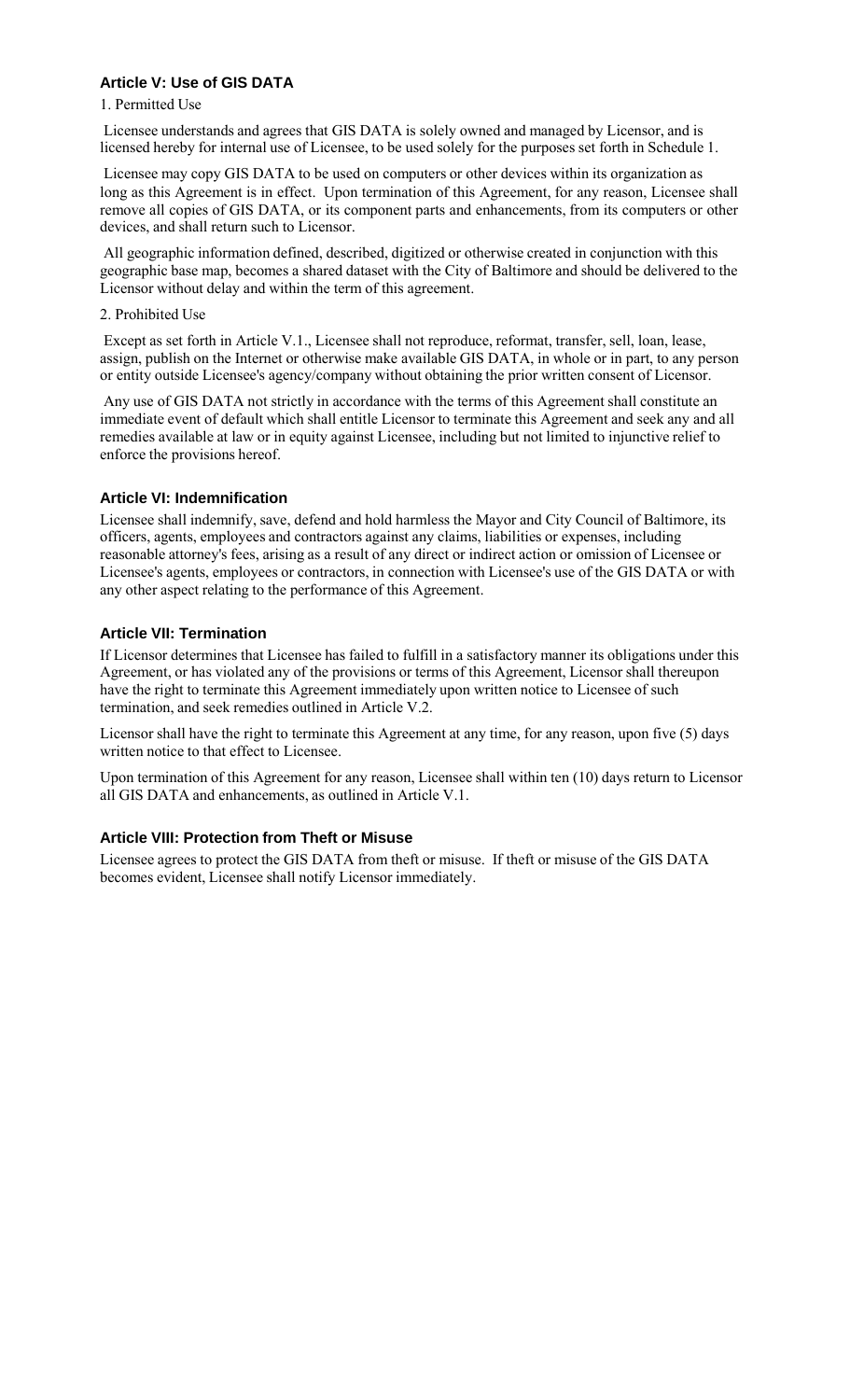#### **Article IX: Employee Notification**

Licensee is responsible for informing each of its agents, employees, servants and contractors who works with or uses the GIS DATA of the requirements of this Agreement. Such notification shall in no way relieve Licensee from liability for Indemnification as set forth in Article VI.

#### **Article X: Disclaimer of Warranties**

LICENSOR MAKES NO REPRESENTATIONS OR WARRANTIES, EITHER EXPRESS OR IMPLIED, REGARDING THE ACCURACY OF INFORMATION CONTAINED IN THE GIS DATA OR ITS SUITABILITY FOR ANY PARTICULAR PURPOSE WHATSOEVER. THE GIS DATA IS LICENSED "AS IS," AND LICENSOR SHALL NOT BE LIABLE FOR ITS USE OR MISUSE BY ANY PARTY.

LICENSEE ACKNOWLEDGES THAT GIS DATA MAY NOT BE ACCURATE, COMPLETE OR CURRENT, AND IS SUBJECT TO CHANGE; AND THAT LICENSOR IS UNDER NO OBLIGATION TO PROVIDE UPDATES.

#### **Article XI: No Assignments**

The Licensee shall not assign this Agreement except in writing and with the prior written approval of the Licensor, which approval shall be subject to such conditions and provisions as the Licensor may deem necessary.

This Agreement shall be incorporated by reference into any assignment and any assignees shall comply with all of the provisions of this Agreement.

#### **Article XII: Notice**

Any notice required or permitted under this Agreement shall be in writing and hand delivered with receipt obtained therefore or mailed, postage prepaid, to the other party by certified mail, return receipt requested, to the parties at the following addresses:

#### **FOR THE LICENSOR:**

Chief Information Officer

Mayor's Office of Information Technology 401 E. Fayette Street, 3rd Floor

Baltimore, Maryland 21202

and

MOIT/EGIS

City Hall, Room 632

100 N. Holliday Street

Baltimore, Maryland 21202

**FOR THE LICENSEE:**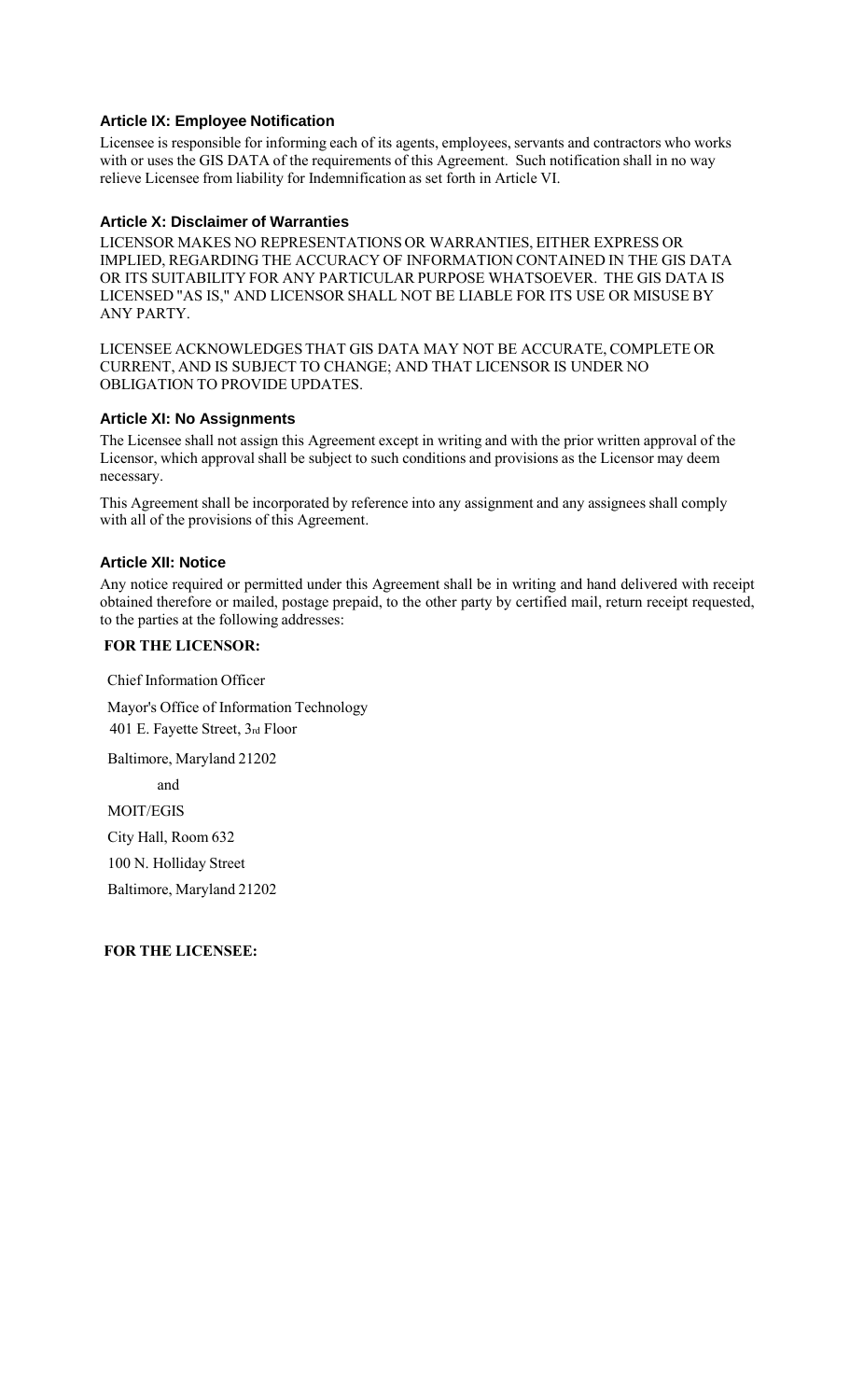#### To the person identified on Schedule 1

#### **Article XIII: Severability**

The parties agree that the provisions of this Agreement are severable and should any of the provisions be deemed invalid, then only that provision(s) shall fail, and the remainder of this Agreement shall remain in full force and effect.

#### **Article XIV: Recitals**

The Recitals are incorporated herein and made a part of this Agreement.

#### **Article XV: Copies**

This Agreement may be executed in any number of copies and each such copy shall be deemed an original.

#### **Article XVI: Headings**

The marginal headings or titles contained herein are merely for the convenience of the parties and shall have no effect upon the construction of this Agreement.

#### **Article XVII: Modifications**

Any and all modifications of the provisions of this Agreement must be approved by the Board of Estimates by means of an Agreement Amendment.

#### **Article XVIII: Compliance With Law**

The Licensor shall comply with all federal, state and local laws, ordinances, rules and regulations applicable to the services to be provided or performed under the terms of this Agreement.

#### **Article XIX: Governing Law**

This Agreement shall be governed by and construed under the laws of the State of Maryland.

#### **Article XX: Complete Agreement**

This Agreement constitutes the entire and full understanding between the parties hereto and neither party shall be bound by any representations, statements, promises or agreements not expressly set forth herein.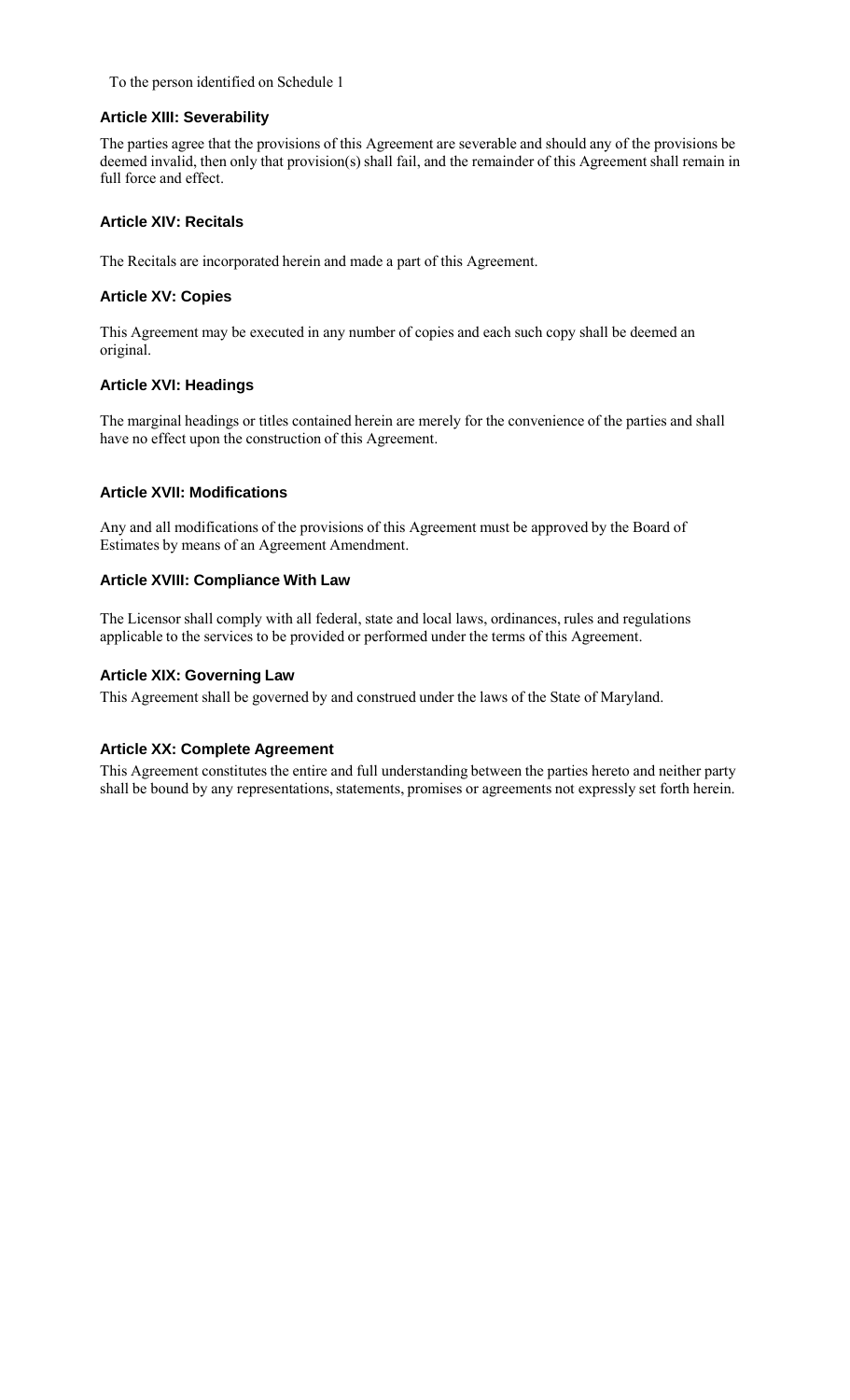#### **SIGNATURE PAGE**

IN WITNESS WHEREOF, the parties hereby evidence their agreement to the above terms and conditions by having caused this Agreement to be executed, sealed and delivered the day and year first above written.

| <b>LICENSOR</b> |                                          |                                     |  |  |
|-----------------|------------------------------------------|-------------------------------------|--|--|
| ATTEST/WITNESS: |                                          | MAYOR AND CITY COUNCIL OF BALTIMORE |  |  |
| BY:             | BY:                                      | (SEAL)                              |  |  |
|                 | Jerome Mullen, Chief Information Officer |                                     |  |  |
| Title:          | Mayor's Office of Information Technology |                                     |  |  |
| <b>LICENSEE</b> |                                          |                                     |  |  |
| ATTEST/WITNESS: | LICENSEE REPRESENTATIVE                  |                                     |  |  |
| BY:             | BY: (SEAL)                               |                                     |  |  |
| Name: Name:     |                                          |                                     |  |  |
| Title:          |                                          |                                     |  |  |
|                 |                                          |                                     |  |  |

APPROVED AS TO FORM AND LEGAL SUFFICIENCY:

 $BY:$ 

Assistant City Solicitor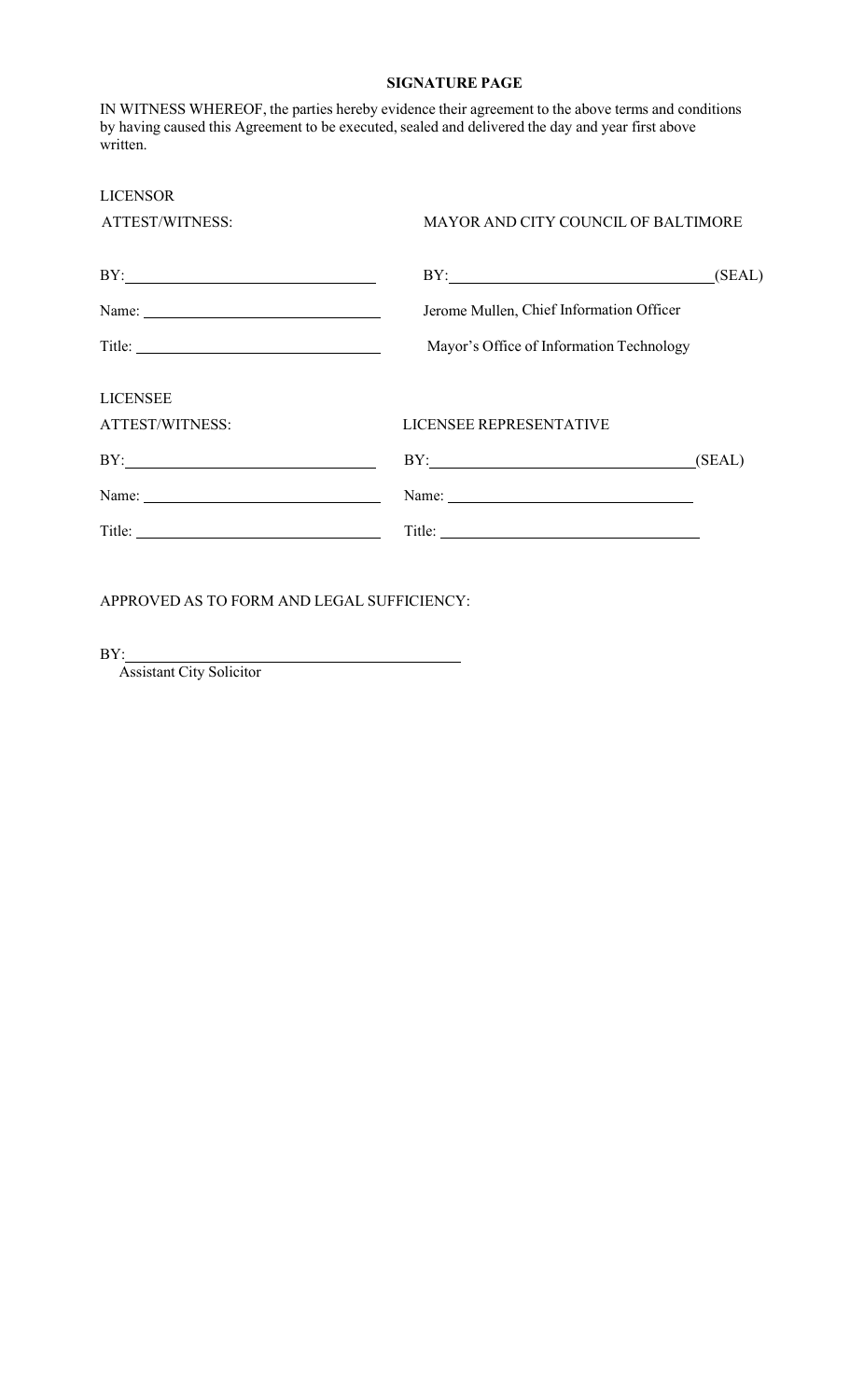# **SCHEDULE1 COMMERCIAL GIS DATA REQUEST FORM**

|                                  |                                                                                                                                                                                                                                      |  | I. Company Contract No. and Title<br><u>Letter and Title</u>                                                                                                                                                                              |  |  |
|----------------------------------|--------------------------------------------------------------------------------------------------------------------------------------------------------------------------------------------------------------------------------------|--|-------------------------------------------------------------------------------------------------------------------------------------------------------------------------------------------------------------------------------------------|--|--|
|                                  | Project Manager<br><u>Project Manager</u>                                                                                                                                                                                            |  |                                                                                                                                                                                                                                           |  |  |
|                                  |                                                                                                                                                                                                                                      |  |                                                                                                                                                                                                                                           |  |  |
| <b>III.</b> Licensee Information |                                                                                                                                                                                                                                      |  |                                                                                                                                                                                                                                           |  |  |
|                                  |                                                                                                                                                                                                                                      |  |                                                                                                                                                                                                                                           |  |  |
|                                  |                                                                                                                                                                                                                                      |  | <b>Contact Name</b> <u>and the contract of the contract of the contract of the contract of the contract of the contract of the contract of the contract of the contract of the contract of the contract of the contract of the contra</u> |  |  |
|                                  |                                                                                                                                                                                                                                      |  | Address and the contract of the contract of the contract of the contract of the contract of the contract of the contract of the contract of the contract of the contract of the contract of the contract of the contract of th            |  |  |
|                                  |                                                                                                                                                                                                                                      |  |                                                                                                                                                                                                                                           |  |  |
|                                  |                                                                                                                                                                                                                                      |  |                                                                                                                                                                                                                                           |  |  |
|                                  |                                                                                                                                                                                                                                      |  |                                                                                                                                                                                                                                           |  |  |
|                                  | E-Mail <u>and the community of the community of the community of the community of the community of the community of the community of the community of the community of the community of the community of the community of the co</u> |  |                                                                                                                                                                                                                                           |  |  |
|                                  | <b>Person Authorized to Receive Official Notices:</b>                                                                                                                                                                                |  |                                                                                                                                                                                                                                           |  |  |
|                                  |                                                                                                                                                                                                                                      |  |                                                                                                                                                                                                                                           |  |  |
|                                  |                                                                                                                                                                                                                                      |  |                                                                                                                                                                                                                                           |  |  |
|                                  |                                                                                                                                                                                                                                      |  |                                                                                                                                                                                                                                           |  |  |
|                                  |                                                                                                                                                                                                                                      |  | the control of the control of the control of the control of the control of                                                                                                                                                                |  |  |
|                                  |                                                                                                                                                                                                                                      |  |                                                                                                                                                                                                                                           |  |  |
|                                  | IV. Legal/Corporate/Tax Status of Licensee:                                                                                                                                                                                          |  |                                                                                                                                                                                                                                           |  |  |
|                                  | V. Purpose for Use of GIS DATA:                                                                                                                                                                                                      |  |                                                                                                                                                                                                                                           |  |  |
|                                  |                                                                                                                                                                                                                                      |  |                                                                                                                                                                                                                                           |  |  |
| <b>VI. GIS DATA Requested:</b>   |                                                                                                                                                                                                                                      |  |                                                                                                                                                                                                                                           |  |  |
|                                  |                                                                                                                                                                                                                                      |  | Please Include a Shapefile Showing Only The Requested Project Area (Not Tiles)                                                                                                                                                            |  |  |
| <b>Utility Data:</b>             | Water $\Box$ Sewer $\Box$ Drains $\Box$ Conduit $\Box$                                                                                                                                                                               |  |                                                                                                                                                                                                                                           |  |  |
|                                  | Engineering Documents (availability may vary) $\Box$                                                                                                                                                                                 |  |                                                                                                                                                                                                                                           |  |  |
|                                  |                                                                                                                                                                                                                                      |  | Base Map Data: Can Be Obtained By Going To The Open Baltimore Data Catalog at:                                                                                                                                                            |  |  |
|                                  | https://data.baltimorecity.gov                                                                                                                                                                                                       |  |                                                                                                                                                                                                                                           |  |  |